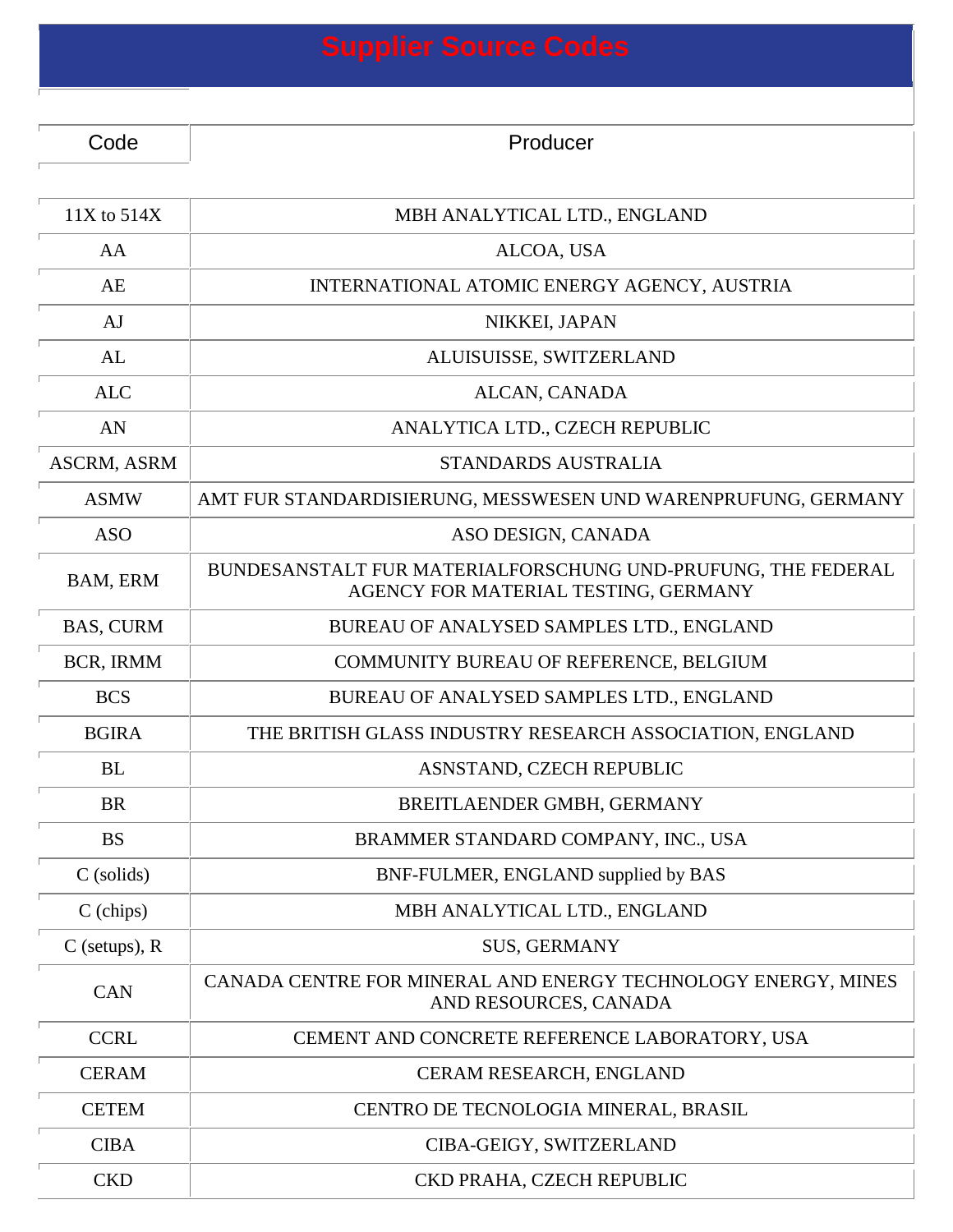| <b>CMSI</b>   | CHINA METALLURGICAL STANDARDIZATION RESEARCH INSTITUTE                                                           |
|---------------|------------------------------------------------------------------------------------------------------------------|
| <b>CRM</b>    | <b>SUS, GERMANY</b>                                                                                              |
| <b>CT</b>     | CARPENTER TECHNOLOGY, USA                                                                                        |
| <b>CTIF</b>   | CENTRE TECHNIQUE DES INDUSTRIES DE LA FONDERIE FOUNDRY INDUSTRY<br>TECHNICAL CENTER, FRANCE                      |
| CZ            | CZECH METROLOGY INSTITUTE, CZECHOSLOVAKIA                                                                        |
| DH            | DILLINGER LABORATORY, GERMANY                                                                                    |
| DK            | KALKSEINMEHLSTANDARDS, GERMANY                                                                                   |
| <b>DOMTAR</b> | DOMTAR INC., CANADA                                                                                              |
| <b>DSZU</b>   | INSTITUTE OF TITANIUM, UKRAINE                                                                                   |
| <b>ECRM</b>   | EURO-CERTIFIED REFERENCE MATERIALS Prepared by BAS, BAM, IRSID, and CTIF                                         |
| <b>FNE</b>    | RESEARCH INSTITUTE FOR NON-FERROUS METALS, GERMANY                                                               |
| <b>FQZ</b>    | HRT, GERMANY                                                                                                     |
| G             | GEOSTATS PTY LTD, AUSTRALIA                                                                                      |
| <b>GBW</b>    | STATE BUREAU OF TECHNICAL SUPERVISION, CHINA                                                                     |
| GSO, OSO      | STANDARD SAMPLES OFFICE, UKRAINE                                                                                 |
| <b>GUW</b>    | GUW (ZGI), GERMANY                                                                                               |
| HH, HT        | INCO ALLOYS INTERNATIONAL, USA                                                                                   |
| <b>HRT</b>    | HRT LABORTECHNIK GMBH, GERMANY                                                                                   |
| <b>IARM</b>   | ANALYTICAL REFERENCE MATERIALS, UNITED STATES                                                                    |
| <b>IGS</b>    | INSTITUTE OF GEOLOGICAL SCIENCES, ENGLAND                                                                        |
| <b>IMI</b>    | WOLVERHAMPTON METAL, ENGLAND                                                                                     |
| <b>IAEA</b>   | INTERNATIONA ATOMIC ENERGY ASSOCIATION, AUSTRIA                                                                  |
| <b>IMN</b>    | <b>INSTITUTE OF NON-FERROUS METALS, POLAND</b>                                                                   |
| <b>IMZ</b>    | INSTITUTE OF FERROUS METALLURGY, POLAND                                                                          |
| <b>IPT</b>    | INSTITUTO DE PESQUISAS TECHNOLOGICAS DO ESTADO DE SAO PAULO,<br><b>BRASIL</b>                                    |
| <b>IRNT</b>   | INSTITUTE OF RADIOECOLOGY & APPLIED NUCLEAR TECHNIQUES, CZECH<br><b>REPUBLIC</b>                                 |
| <b>IRSID</b>  | INSTITUT DE RECHERCHES DE LA SIDERURGIE FRANCAISE RESEARCH<br>INSTITUTE OF IRON AND STEEL WORKS INDUSTRY, FRANCE |
| $\mathbf{J}$  | <b>GEOLOGICAL SURVEY OF JAPAN</b>                                                                                |
| <b>JCRM</b>   | <b>CERAMIC SOCIETY OF JAPAN</b>                                                                                  |
| JK            | <b>JERKONTORTERETS, SWEDEN</b>                                                                                   |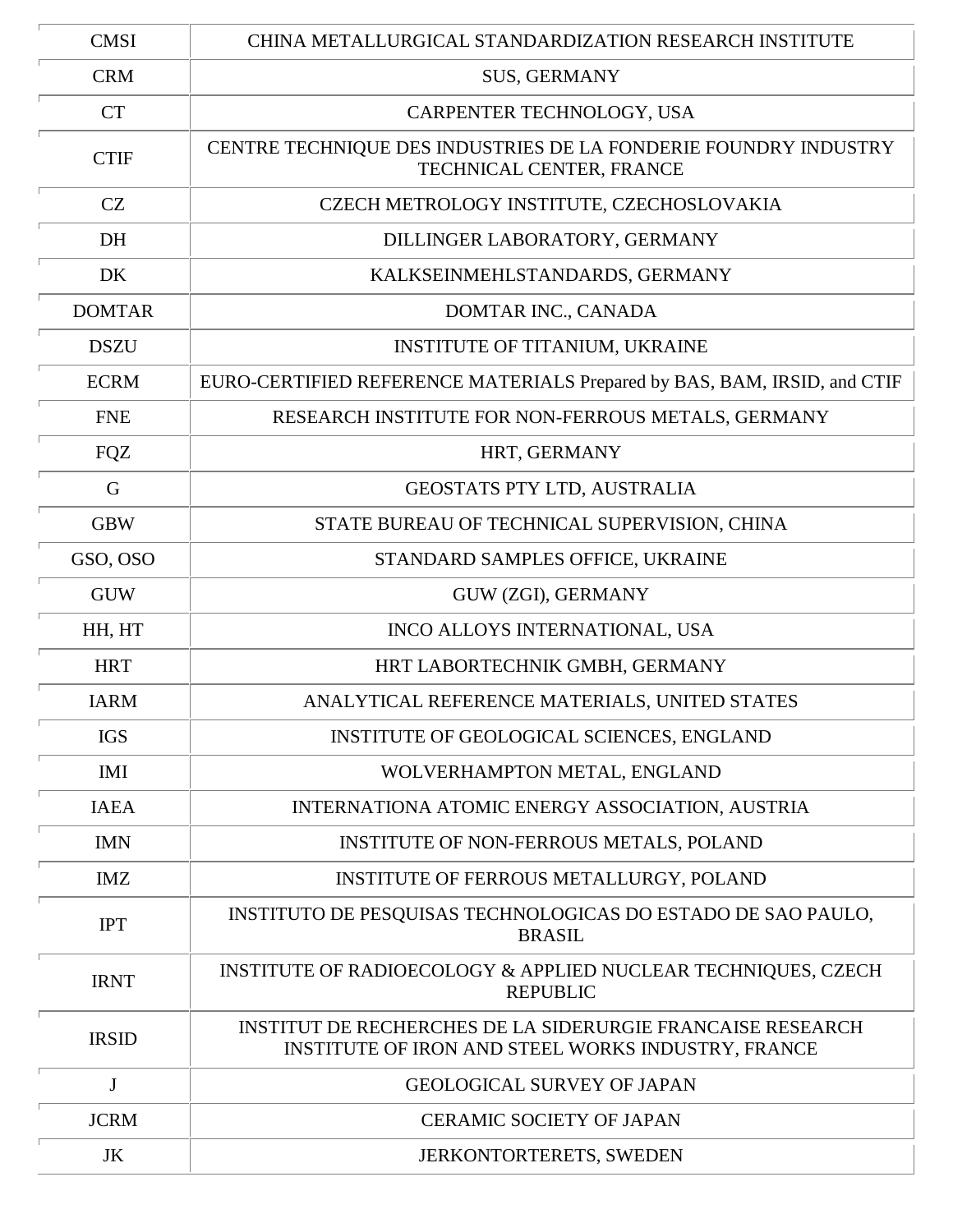| <b>JRRM</b>             | TECHNICAL ASSOCIATION OF REFRACTORIES, JAPAN                  |
|-------------------------|---------------------------------------------------------------|
| <b>JSM</b>              | JFE TECHNO-RESEARCH CORPORATION, JAPAN                        |
| <b>JSS</b>              | IRON AND STEEL INSTITUTE OF JAPAN                             |
| <b>KMS</b>              | KMS CORPORATION LTD, JAPAN                                    |
| <b>KUT</b>              | VASKUT, HUNGARY                                               |
| KZ                      | CENTROGEOANALIT LABORATORY, KAZAKHSTAN                        |
| L                       | BNF-FULMER, ENGLAND, supplied by BAS                          |
| NCS, L (length)         | CENTRAL IRON AND STEEL INSTITUTE, CHINA                       |
| NF                      | COOKSON ELECTRONICS, USA                                      |
| NH                      | NEW METALLURGICAL WORKS, CZECH REPUBLIC                       |
| <b>NILAB</b>            | NORDISK INDUSTRILABORATORIUM, SWEDEN                          |
| <b>NIOH</b>             | NATIONAL INSTITUTE OF OCCUPATIONAL HEALTH, NORWAY             |
| NM                      | NATIONAL METALLURGICAL LABORATORY, INDIA                      |
| <b>NMIJ</b>             | NATIONAL METROLOGY INSTITUTE OF JAPAN, JAPAN                  |
| <b>NRC</b>              | NATIONAL RESOURCES COUNCIL CANADA                             |
| <b>NX</b>               | INCO ALLOYS INTERNATIONAL, USA                                |
| <b>PB</b>               | VUK PANENSKE BREZANY, CZECH REPUBLIC                          |
| PM                      | CENTRAL OFFICE OF MEASURES, POLAND                            |
| PV, TL                  | TECHLAB, FRANCE                                               |
| PY                      | PECHINEY, SWITZERLAND                                         |
| <b>RAN</b>              | RAND REFINERY, SOUTH AFRICA                                   |
| <b>RT</b>               | RT-CORPORATION, USA                                           |
| <b>SABS</b>             | SABS COAL EXPLORATION AND TECHNOLOGY SECTION, SOUTH AFRICA    |
| <b>SARM</b>             | SOUTH AFRICAN BUREAU OF STANDARDS                             |
| <b>SCC</b>              | SUMITOMO CHEMICAL CO., LTD., JAPAN                            |
| <b>SCRM</b>             | BUREAU OF ANALYSED SAMPLES LTD., ENGLAND                      |
| <b>SGT</b>              | SOCIETY FOR GLASS TECHNOLOGY, ENGLAND                         |
| <b>SKF</b>              | <b>OVAKO STEEL, SWEDEN</b>                                    |
| SMO, SS<br>(combustion) | SEISHIN TRADING, JAPAN                                        |
| <b>SRM</b>              | NATIONAL INSTITUTE OF STANDARDS AND TECHNOLOGY, UNITED STATES |
| SS (discs)              | BUREAU OF ANALYSED SAMPLES LTD., ENGLAND                      |
| <b>ST</b>               | SHIMADZU, JAPAN                                               |